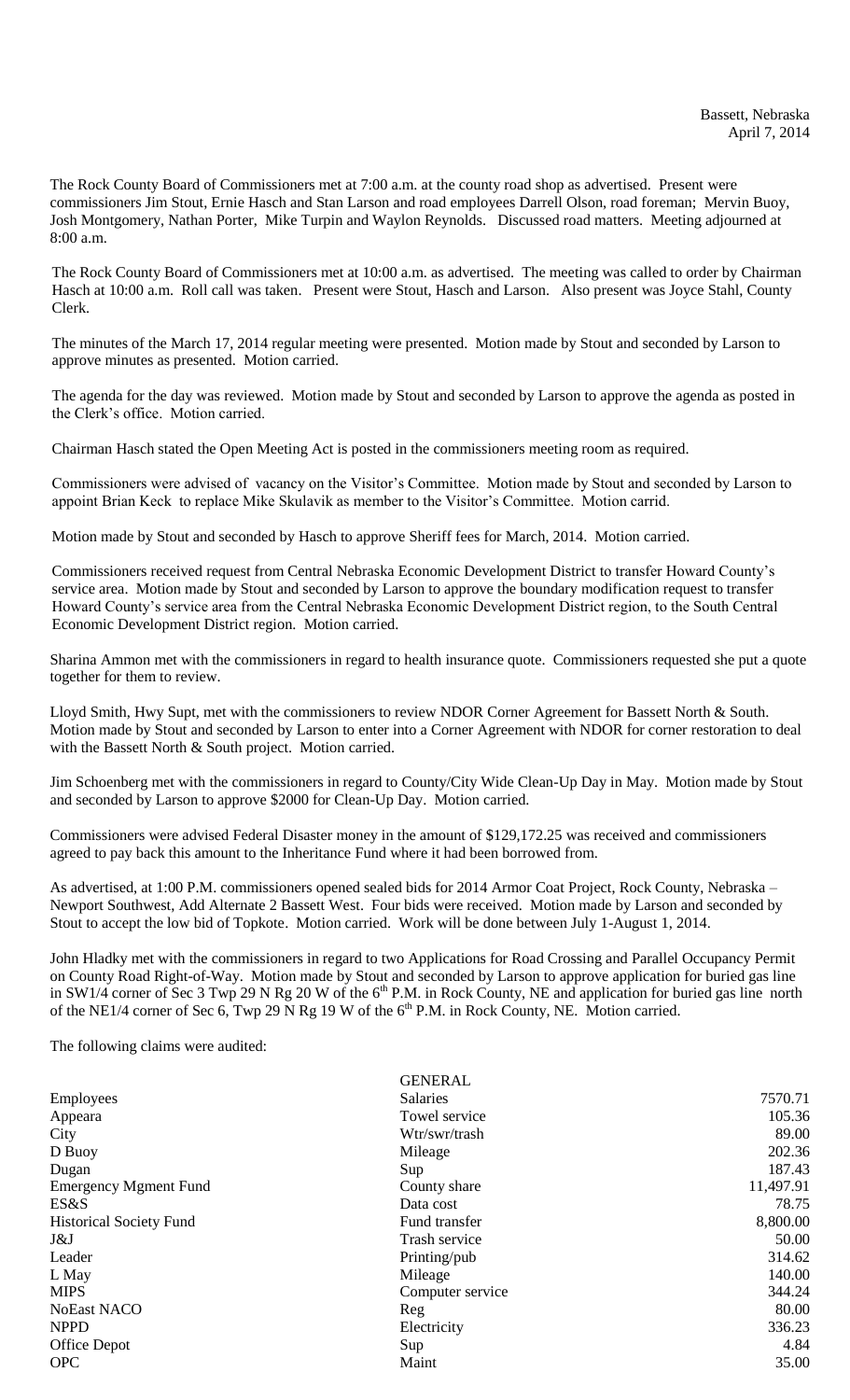| <b>OnSite Services</b>                | Installation                               | 170.00            |
|---------------------------------------|--------------------------------------------|-------------------|
| Presto X                              | Pest control                               | 47.24             |
| <b>Region IV</b>                      | County share                               | 614.25            |
| Region 4 Behavioral HS                | County share                               | 1014.00           |
| <b>RC</b> Clerk<br><b>RC</b> Court    | Mat retire<br>Court costs                  | 465.33<br>68.00   |
| <b>RC</b> Hospital                    | Inmate meals                               | 143.75            |
| <b>RC</b> Senior Center               | Inmate meals                               | 74.25             |
| RC Tel                                | Service                                    | 616.09            |
| <b>Sever Construction</b>             | Material/labor                             | 157.00            |
| <b>RC</b> Sheriff                     | Sheriff fees                               | 386.82            |
| Rodney Smith                          | Court appt atty                            | 24,421.00         |
| <b>RC</b> Clerk                       | Mat soc sec                                | 577.66            |
| SourceGas                             | Ntl gas                                    | 1907.85           |
| J Stahl                               | Postage                                    | 36.65             |
| <b>US Bank</b>                        | Uniform exp                                | 21.25             |
| Verizon<br><b>West Payment Center</b> | Service                                    | 115.64<br>1386.00 |
| Witnesses                             | Subscription<br>Fees/mileage               | 1420.72           |
| R Wright                              | Contract labor                             | 1000.00           |
|                                       | <b>ROAD</b>                                |                   |
| Road crew                             | Labor                                      | 10,739.33         |
| RC Agronomy                           | Propane                                    | 2142.00           |
| City                                  | Wtr/swr/trash                              | 68.00             |
| <b>BBG</b>                            | Trailer                                    | 150.00            |
| <b>Bomgaars</b>                       | Sup                                        | 296.26            |
| <b>Cross Trails</b>                   | Gravel                                     | 1200.00           |
| Four Star Fab                         | Iron                                       | 1034.24           |
| Hradec Diesel                         | Parts                                      | 114.53            |
| J&J                                   | Trash service                              | 50.00             |
| <b>KBR RPP District</b>               | Electricity                                | 15.00             |
| Krotter 's<br>Leader                  | Sup                                        | 142.26<br>74.43   |
| Niobrara Valley Consultants           | Printing/pub<br>Cont Ed/project review     | 6428.99           |
| <b>NMC</b>                            | Parts/rep                                  | 6569.14           |
| Northern Plains                       | Iron                                       | 254.36            |
| <b>NPPD</b>                           | Electricity                                | 318.01            |
| <b>RC</b> Clerk                       | Mat retire                                 | 724.92            |
| RC Tel                                | Service                                    | 57.56             |
| <b>RC</b> Tire                        | Tires/rep                                  | 1568.85           |
| Roy's Auto                            | Parts                                      | 120.00            |
| <b>NE Safety Center</b>               | Training                                   | 400.00            |
| <b>RC</b> Clerk                       | Mat soc sec                                | 810.20            |
| <b>US Bank</b>                        | Travel exp/lodging/sup                     | 227.20            |
| Viaero                                | Service<br><b>ROAD/BRIDGE CONSTRUCTION</b> | 63.76             |
| M Kuchera                             | Machine hire                               | 4460.00           |
|                                       | <b>VISITORS PROMOTION</b>                  |                   |
| Bargain Buyway                        | Advertising                                | 200.00            |
|                                       | <b>LIBRARY</b>                             |                   |
| Employees                             | Salaries                                   | 306.80            |
| City                                  | Wtr/swr                                    | 23.75             |
| <b>Centurion Holdings</b>             | Smarttshield & maint                       | 48.00             |
| F/R Coop                              | Fuel                                       | 31.00             |
| G&V                                   | Sup                                        | 79.34             |
| Here's Your Sign                      | Sup                                        | 13.12             |
| Ingram                                | <b>Books</b>                               | 213.58            |
| Leader                                | Advertising                                | 81.70             |
| <b>NPPD</b><br><b>OPC</b>             | Electricity<br>Sup                         | 73.94<br>79.99    |
| Omaha W/H                             | Subscription                               | 160.68            |
| <b>RC</b> Clerk                       | Mat retire                                 | 12.61             |
| RC Tel                                | Service                                    | 86.33             |
| <b>RC</b> Clerk                       | Mat soc sec                                | 23.47             |
| <b>SourceGas</b>                      | Ntl gas                                    | 141.61            |
| E Teel                                | Petty cash/books                           | 120.00            |
|                                       | 911 EMERGENCY EQUIPMENT                    |                   |
| Applied Conn Tech                     | Labor/mileage                              | 429.84            |
| CenturyLink                           | Service                                    | 487.72            |
| CenturyLink QCC                       | Service                                    | 6.80              |
| GeoComm<br><b>Great Plains Comm</b>   | Maint<br>Service                           | 1102.82<br>187.68 |
| <b>Industrial Tower</b>               | Tower rent                                 | 458.45            |
| NoEast NE Tel Co                      | Service                                    | 35.21             |
| RC Tel                                | Service                                    | 40.84             |
|                                       | OTHER CAPITAL PROJECTS                     |                   |
| Office Depot                          | Table                                      | 117.99            |